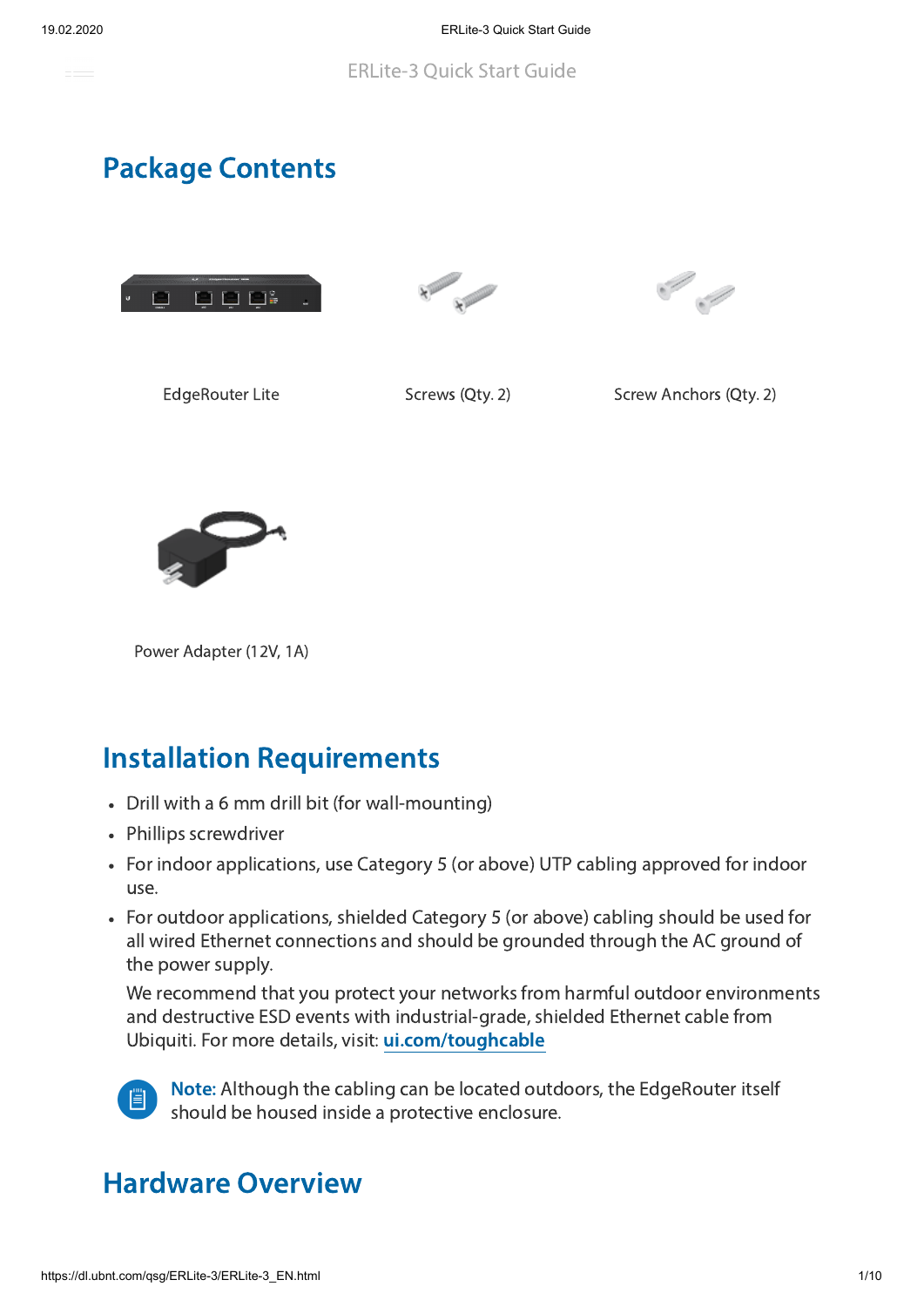ana.<br>Mga panahasing panganang pangangang pangangang pangangang pangangang pangangang pangangang pangang pangang pan<br>Mga pangangang pangangang pangang pangang pangang pangang pangang pangang pangang pangang pangang pangang

#### 19.02.2020 **ERLite-3 Quick Start Guide**

#### **ERLite-3 Quick Start Guide**



| <b>Power LED</b>                                                                                                                                                |                                                                       |  |
|-----------------------------------------------------------------------------------------------------------------------------------------------------------------|-----------------------------------------------------------------------|--|
| Green                                                                                                                                                           | <b>EdgeRouter Powered On</b>                                          |  |
| 2 RJ45 Speed/Link/Activity LED (eth0 - eth2 Ports)                                                                                                              |                                                                       |  |
| Off                                                                                                                                                             | No Link                                                               |  |
| Amber                                                                                                                                                           | Link Established at 10/100 Mbps<br><b>Flashing Indicates Activity</b> |  |
| Green                                                                                                                                                           | Link Established at 1000 Mbps<br><b>Flashing Indicates Activity</b>   |  |
| <b>Console Port</b><br>$\overline{3}$                                                                                                                           |                                                                       |  |
| RJ45 serial console port for Command Line Interface (CLI) management.                                                                                           |                                                                       |  |
| 4 RJ45 (eth0 - eth2 Ports)                                                                                                                                      |                                                                       |  |
| RJ45 ports support 10/100/1000 Ethernet connections. By default, eth1 is set up as a<br>DHCP client, while eth0 is assigned a static IP address of 192.168.1.1. |                                                                       |  |
| 5 Reset Button                                                                                                                                                  |                                                                       |  |
| <b>Click here to learn how to reset the EdgeRouter to factory defaults.</b>                                                                                     |                                                                       |  |

**6** Power Port

Connect the included Power Adapter to the Power port.

#### **7** Grounding Point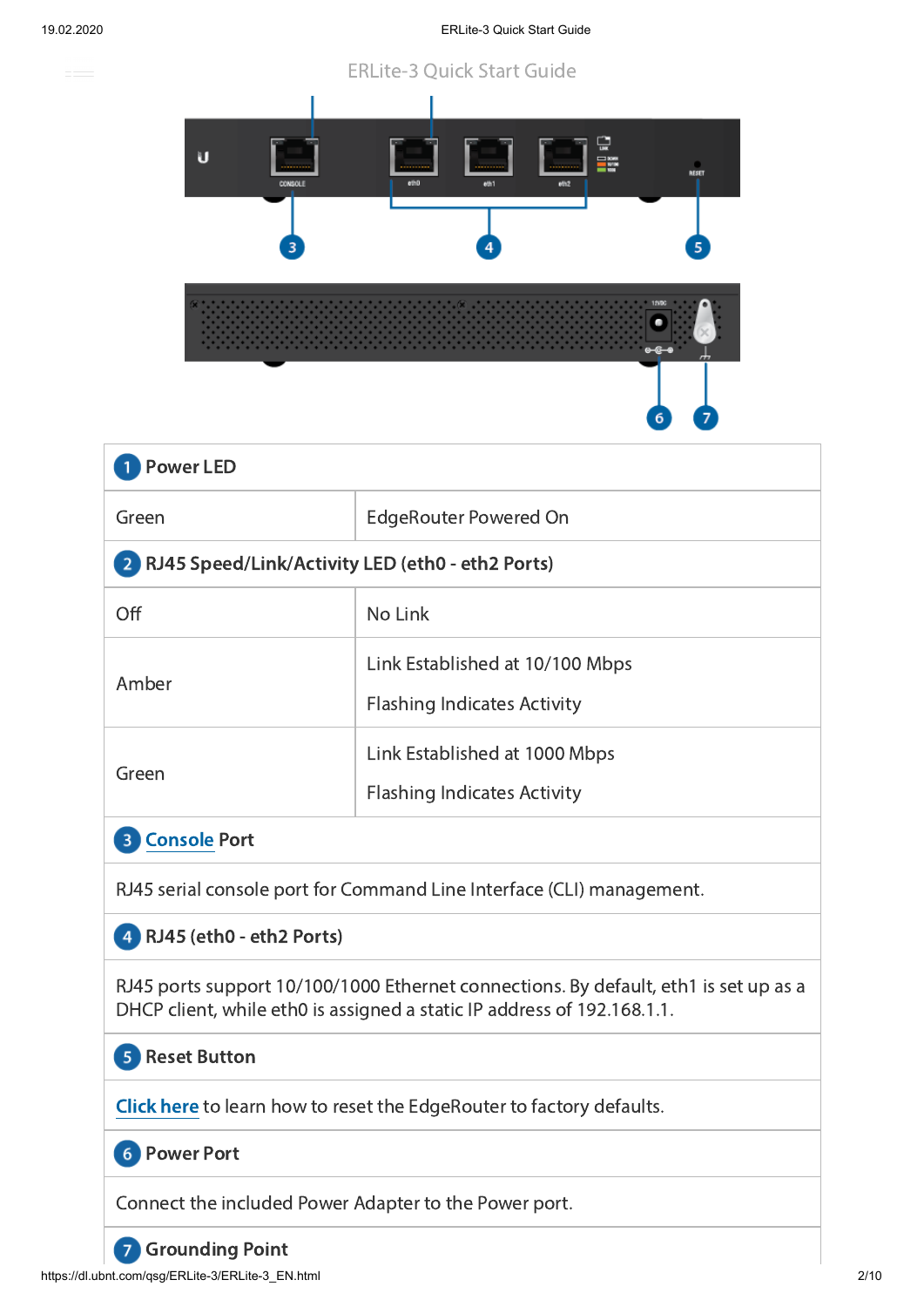

# **Wall Mounting**

1.

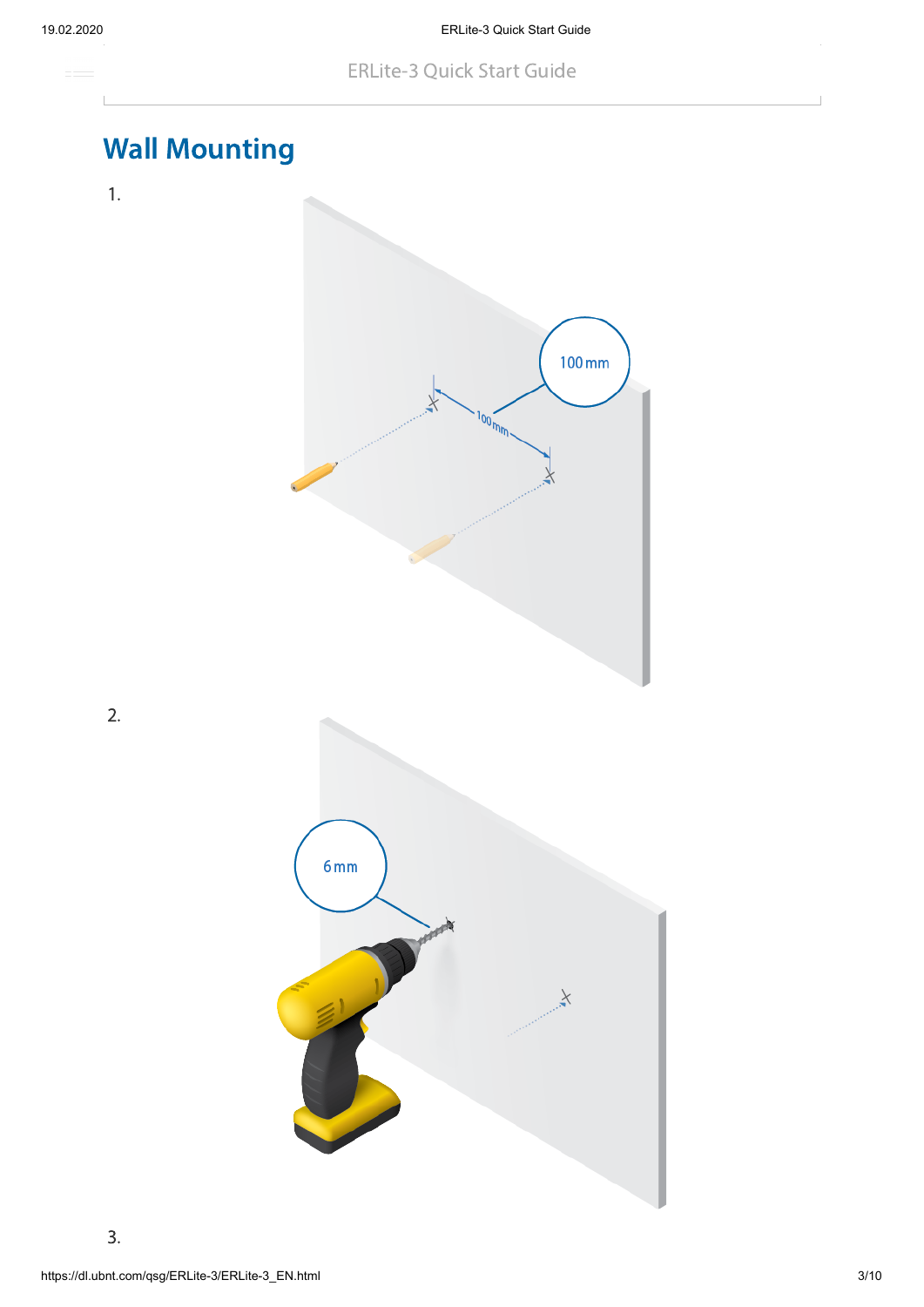

4.

#### **ERLite-3 Quick Start Guide**



#### **Grounding (Recommended)**

The Power Adapter grounds the device; however, you can add optional ESD grounding for enhanced ESD protection (ground wire not included).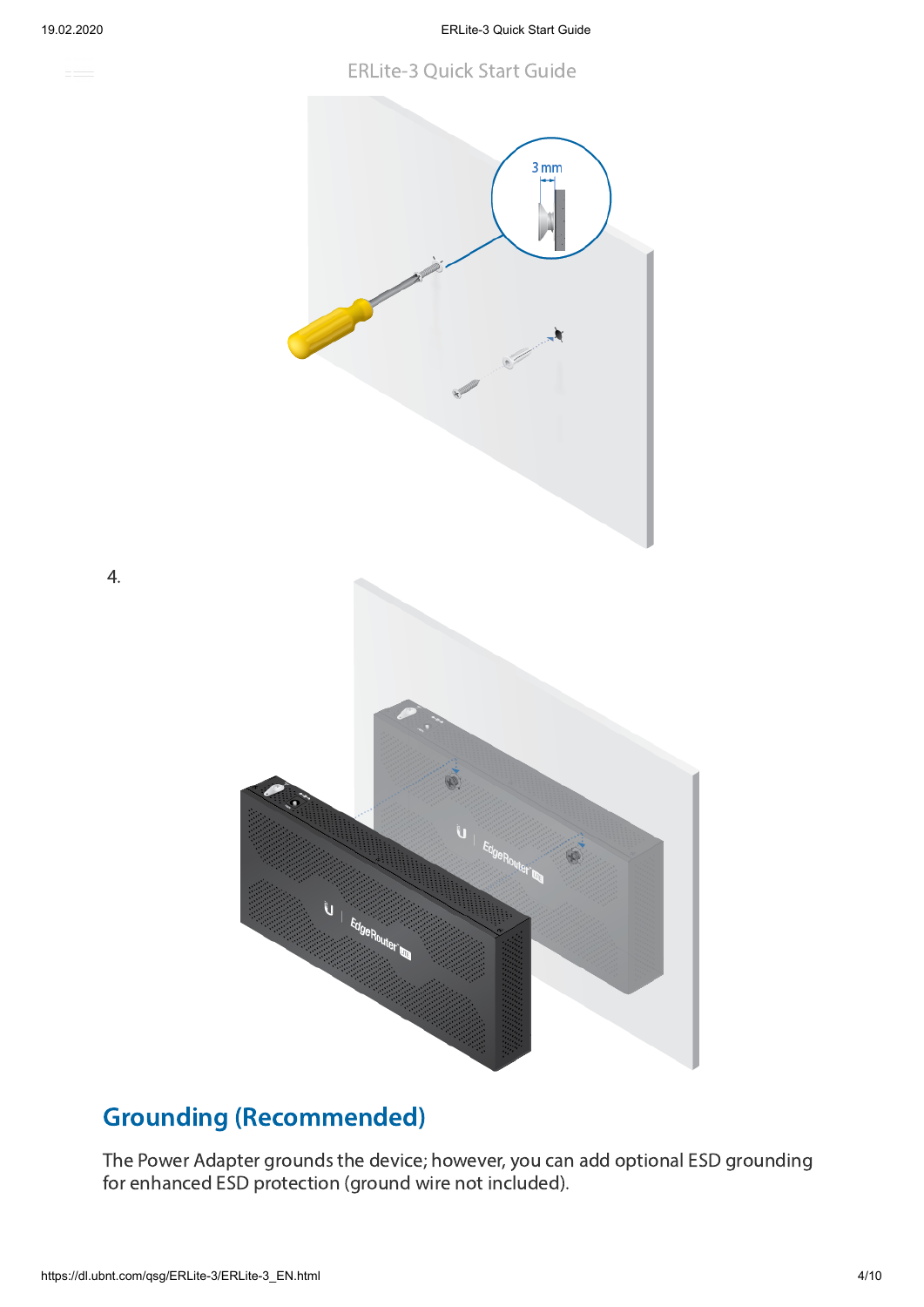**ERLite-3 Quick Start Guide** 



#### **Connecting Power**



## Accessing the EdgeOS Configuration Interface

The EdgeOS® configuration interface can be accessed via DHCP or static IP address assignment. By default, eth1 is set up as a DHCP client, while eth0 is assigned a static IP address of 192.168.1.1. To configure the EdgeRouter, proceed to the appropriate section: DHCP or "Static IP [Address"](#page-5-0).

#### **DHCP**

1. Connect an Ethernet cable from eth1 on the EdgeRouter to a LAN segment that has an existing DHCP server.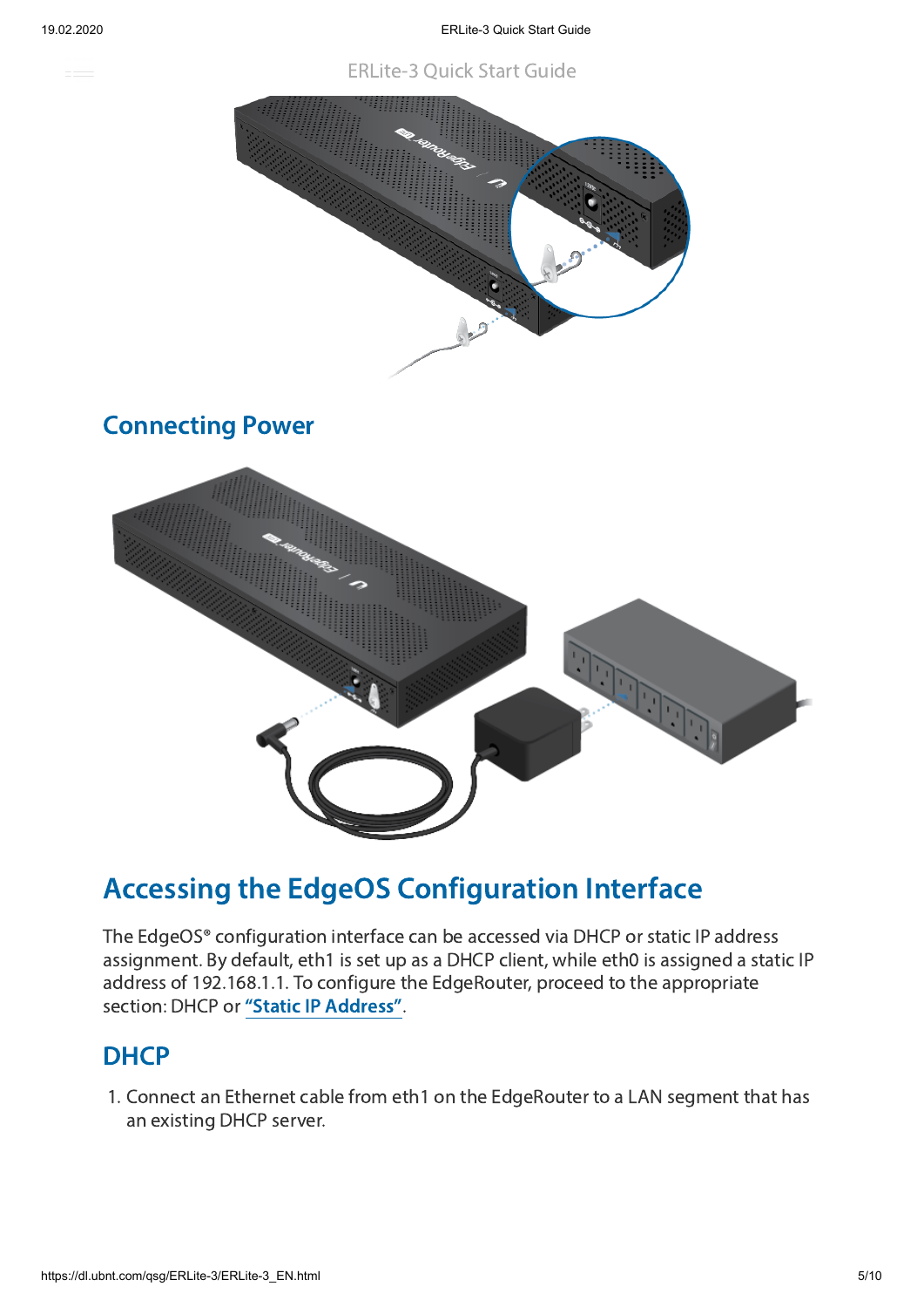**ERLite-3 Ouick Start Guide** 



- 2. To check the IP address of the EdgeRouter, use one of the following methods:
	- Set up the DHCP server to provide a specific IP address to the EdgeRouter based on its MAC address (on the label).
	- Let the EdgeRouter obtain an IP address and then check the DHCP server to see which IP address was assigned.
- 3. Launch your web browser. Enter the appropriate IP address in the address field. Press enter (PC) or return (Mac).
- 4. Enter ubnt in the Username and Password fields. Read the Ubiquiti License Agreement, and check the box next to I agree to the terms of this License Agreement to accept it. Click Login.

| <b>Please Login</b>                                        |                                                                                                                                                                                                                                                                                                                                                                                                                                                                                                                                                                                               |
|------------------------------------------------------------|-----------------------------------------------------------------------------------------------------------------------------------------------------------------------------------------------------------------------------------------------------------------------------------------------------------------------------------------------------------------------------------------------------------------------------------------------------------------------------------------------------------------------------------------------------------------------------------------------|
| ubnt<br>1000                                               |                                                                                                                                                                                                                                                                                                                                                                                                                                                                                                                                                                                               |
| <b>UBIQUITI LICENSE AGREEMENT</b>                          |                                                                                                                                                                                                                                                                                                                                                                                                                                                                                                                                                                                               |
| <b>Ubiquiti Device.</b>                                    | This License Agreement strictly prohibits You from using the Ubiquiti Software on any device other than a                                                                                                                                                                                                                                                                                                                                                                                                                                                                                     |
| interface of the Ubiquiti Software or any Ubiquiti Device. | You are also prohibited from removing any Ubiquiti copyright notice or brand or modifying any user                                                                                                                                                                                                                                                                                                                                                                                                                                                                                            |
| <b>NOTICE</b>                                              |                                                                                                                                                                                                                                                                                                                                                                                                                                                                                                                                                                                               |
|                                                            | This is a legal agreement between You and Ubiquiti Networks, Inc. ("Ubiquiti"), YOU MUST READ AND AGREE TO<br>THE TERMS OF THIS LICENSE AGREEMENT ("AGREEMENT") BEFORE ANY UBIQUITI SOFTWARE CAN BE<br>DOWNLOADED OR INSTALLED OR USED, BY CLICKING ON THE "ACCEPT" BUTTON OF THIS AGREEMENT, OR<br>DOWNLOADING UBIQUITI SOFTWARE, OR INSTALLING UBIQUITI SOFTWARE, OR USING UBIQUITI SOFTWARE,<br>YOU ARE AGREEING TO BE BOUND BY THE TERMS AND CONDITIONS OF THIS AGREEMENT. IF YOU DO NOT<br>WEBSAF, ASIP, EVALPHIPSION, P.F. W.U.F. LEWEFS AFAIT . WHEAT MALL FLIPLIL P. FUIT. TLUE BLACK |
|                                                            | $\blacksquare$ I agree to the terms of this License Agreement<br>Login                                                                                                                                                                                                                                                                                                                                                                                                                                                                                                                        |

<span id="page-5-0"></span>The EdgeOS Configuration Interface will appear, allowing you to customize your settings as needed. For more information, refer to the EdgeOS User Guide, which is available at ui.com/download/edgemax

#### **Static IP Address**

1. Connect an Ethernet cable from the Ethernet port of your computer to the port labeled eth0 on the EdgeRouter.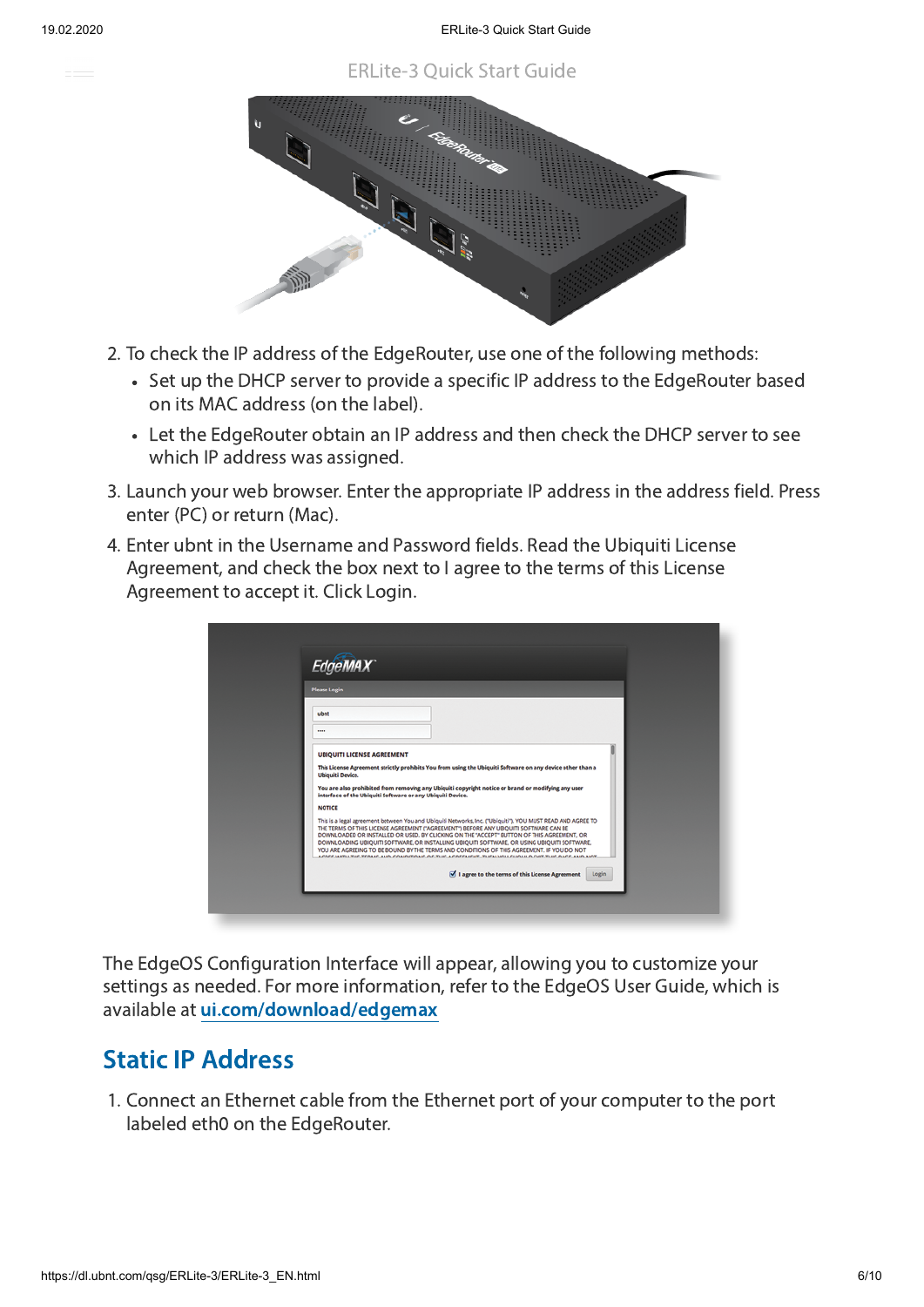**ERLite-3 Ouick Start Guide** 



- 2. Configure the Ethernet adapter on your host system with a static IP address on the 192.168.1.x subnet.
- 3. Launch your web browser. Type https://192.168.1.1 in the address field. Press enter (PC) or return (Mac).



4. Enter ubnt in the Username and Password fields. Read the Ubiquiti License Agreement, and check the box next to I agree to the terms of this License Agreement to accept it. Click Login.

| <b>EdgeMAX</b>                                                                                                                                                                                                                                                                                                                                                                                                                                                                                                                                                                                                 |                                                                                                           |
|----------------------------------------------------------------------------------------------------------------------------------------------------------------------------------------------------------------------------------------------------------------------------------------------------------------------------------------------------------------------------------------------------------------------------------------------------------------------------------------------------------------------------------------------------------------------------------------------------------------|-----------------------------------------------------------------------------------------------------------|
| <b>Please Login</b>                                                                                                                                                                                                                                                                                                                                                                                                                                                                                                                                                                                            |                                                                                                           |
| ubnt<br>$\cdots$                                                                                                                                                                                                                                                                                                                                                                                                                                                                                                                                                                                               |                                                                                                           |
| <b>UBIQUITI LICENSE AGREEMENT</b>                                                                                                                                                                                                                                                                                                                                                                                                                                                                                                                                                                              |                                                                                                           |
| <b>Ubiquiti Device.</b>                                                                                                                                                                                                                                                                                                                                                                                                                                                                                                                                                                                        | This License Agreement strictly prohibits You from using the Ubiquiti Software on any device other than a |
| interface of the Ubiquiti Software or any Ubiquiti Device.                                                                                                                                                                                                                                                                                                                                                                                                                                                                                                                                                     | You are also prohibited from removing any Ubiquiti copyright notice or brand or modifying any user        |
| <b>NOTICE</b>                                                                                                                                                                                                                                                                                                                                                                                                                                                                                                                                                                                                  |                                                                                                           |
| This is a legal agreement between You and Ubiquiti Networks, Inc. ("Ubiquiti"). YOU MUST READ AND AGREE TO<br>THE TERMS OF THIS LICENSE AGREEMENT ("AGREEMENT") BEFORE ANY UBIOUITI SOFTWARE CAN BE<br>DOWNLOADED OR INSTALLED OR USED, BY CLICKING ON THE "ACCEPT" BUTTON OF THIS AGREEMENT, OR<br>DOWNLOADING UBIQUITI SOFTWARE, OR INSTALLING UBIQUITI SOFTWARE, OR USING UBIQUITI SOFTWARE,<br>YOU ARE AGREEING TO BE BOUND BY THE TERMS AND CONDITIONS OF THIS AGREEMENT. IF YOU DO NOT<br>ማምሰል ልጅ . እስደሆነ ምንግል እንምህንት አሁን እንዲያም በአም ምንግል ምንግል እንዲህ እንዲህ እንዲሁ ይህ መረጃ እንዲህ እንዲሁም አንድ እንዲሁም እንዲሁም እንዲሁም እንዲ |                                                                                                           |
|                                                                                                                                                                                                                                                                                                                                                                                                                                                                                                                                                                                                                | $\blacksquare$ I agree to the terms of this License Agreement<br>Login                                    |

The EdgeOS Configuration Interface will appear, allowing you to customize your settings as needed. For more information, refer to the EdgeOS User Guide, which is available at ui.com/download/edgemax

## UNMS Management

You can manage your device using UNMS, which lets you configure, monitor, upgrade, and back up your devices using a single application. Get started at [www.unms.com](http://www.unms.com/)

## Specifications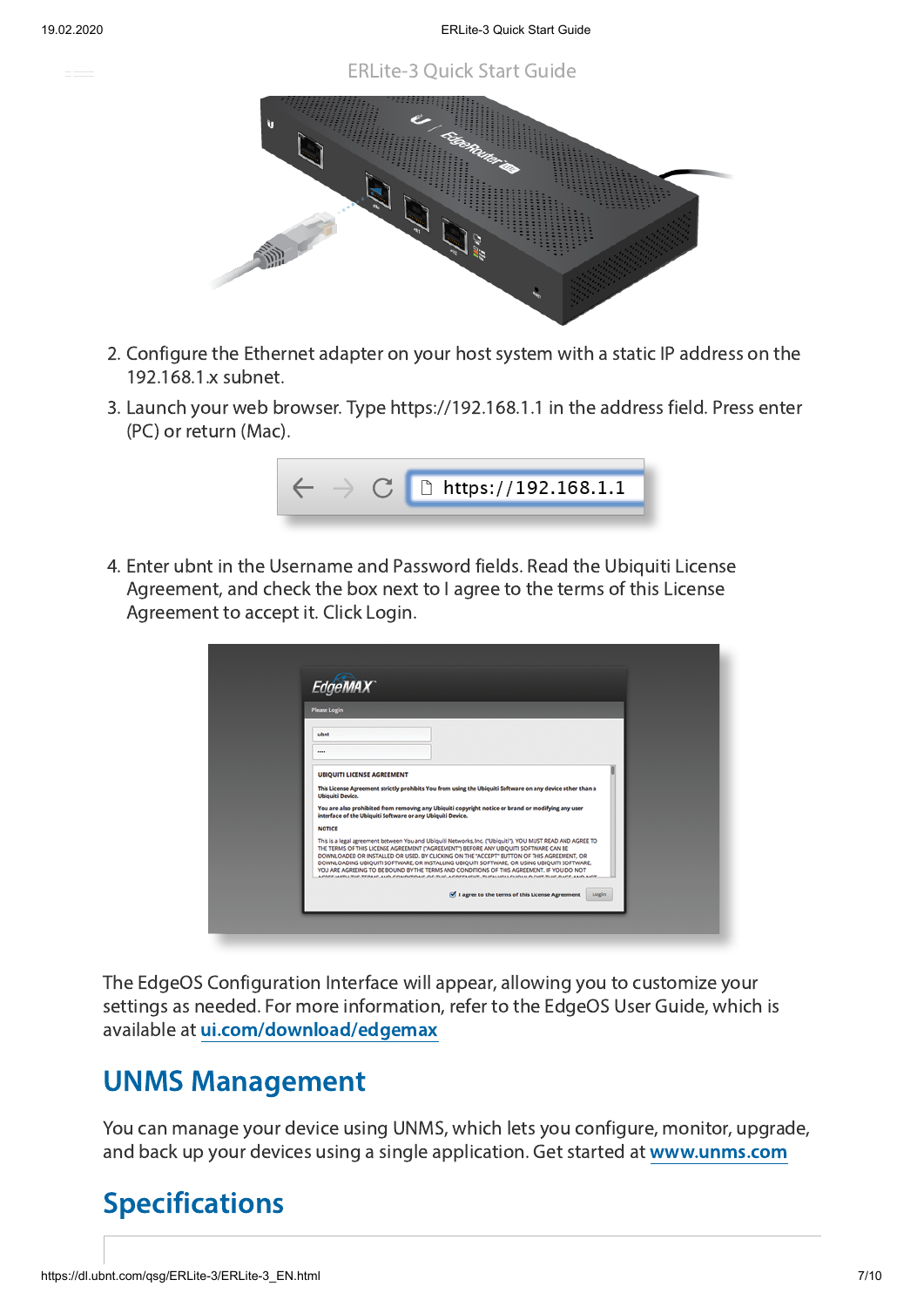### **ERLite-3 Ouick Start Guide**

| <b>טווטוטווטווט</b>            | ן טוור מידעוט מי וטוורן וויוורטע מיטע                                                |
|--------------------------------|--------------------------------------------------------------------------------------|
| Weight                         | 345 g (12.17 oz)                                                                     |
| Power Method                   | External AC/DC Power Adapter, 12W (12V, 1A)<br>(Included)                            |
| Power Supply                   | <b>External AC/DC Adapter</b>                                                        |
| <b>Supported Voltage Range</b> | 9 to 24VDC                                                                           |
| Processor                      | Dual-Core 500 MHz, MIPS64 with Hardware<br><b>Acceleration for Packet Processing</b> |
| <b>System Memory</b>           | 512 MB DDR2 RAM                                                                      |
| Code Storage                   | 2 GB                                                                                 |
| Power Input                    | 12VDC, 1A Power Adapter (Included)                                                   |
| <b>Button</b>                  | Reset                                                                                |
| <b>Wall Mount</b>              | Yes                                                                                  |
| LEDs                           |                                                                                      |
| Serial Console Port            | Power                                                                                |
| Data Ports                     | Speed/Link/Activity                                                                  |
| Networking Interfaces          |                                                                                      |
| <b>Serial Console Port</b>     | (1) RJ45 Serial Port                                                                 |
| Data Ports                     | (3) 10/100/1000 Ethernet Ports                                                       |
| <b>Operating Temperature</b>   | -10 to 45° C (14 to 113° F)                                                          |
| <b>Operating Humidity</b>      | 90% Noncondensing                                                                    |
| Certifications                 | CE, FCC, IC                                                                          |

## **Safety Notices**

- 1. Read, follow, and keep these instructions.
- 2. Heed all warnings.
- 3. Only use attachments/accessories specified by the manufacturer.



WARNING: Failure to provide proper ventilation may cause fire hazard. Keep at least 20 mm of clearance next to the ventilation holes for adequate airflow.



WARNING: To reduce the risk of fire or electric shock, do not expose this product to rain or moisture.



WARNING: Do not use this product in location that can be submerged by water.



WARNING: Avoid using this product during an electrical storm. There may be a remote risk of electric shock from lightning.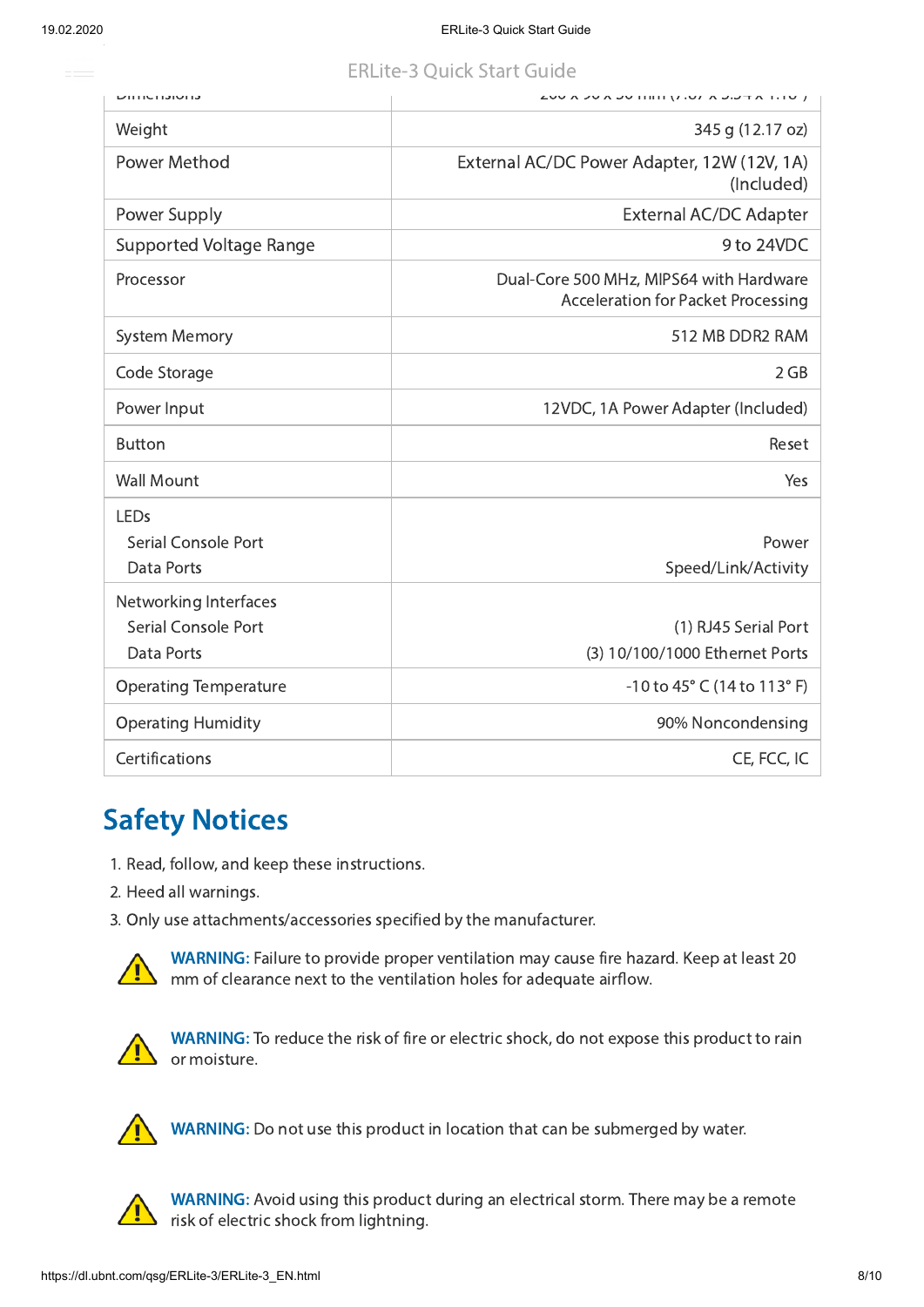

- ERLite-3 Quick Start Guide
- 1. Compliance is required with respect to voltage, frequency, and current requirements indicated on the manufacturer's label. Connection to a different power source than those specified may result in improper operation, damage to the equipment or pose a fire hazard if the limitations are not followed.
- 2. There are no operator serviceable parts inside this equipment. Service should be provided only by a qualified service technician.
- 3. This equipment is provided with a detachable power cord which has an integral safety ground wire intended for connection to a grounded safety outlet.
	- a. Do not substitute the power cord with one that is not the provided approved type. Never use an adapter plug to connect to a 2-wire outlet as this will defeat the continuity of the grounding wire.
	- b. The equipment requires the use of the ground wire as a part of the safety certification, modification or misuse can provide a shock hazard that can result in serious injury or death.
	- c. Contact a qualified electrician or the manufacturer if there are questions about the installation prior to connecting the equipment.
	- d. Protective earthing is provided by Listed AC adapter. Building installation shall provide appropriate short-circuit backup protection.
	- e. Protective bonding must be installed in accordance with local national wiring rules and regulations.

#### **Limited Warranty**

#### ui.com/support/warranty

The limited warranty requires the use of arbitration to resolve disputes on an individual basis, and, where applicable, specify arbitration instead of jury trials or class actions.

## **Compliance**

#### **FCC**

Changes or modifications not expressly approved by the party responsible for compliance could void the user's authority to operate the equipment.

This device complies with Part 15 of the FCC Rules. Operation is subject to the following two conditions.

- 1. This device may not cause harmful interference, and
- 2. This device must accept any interference received, including interference that may cause undesired operation.

This equipment has been tested and found to comply with the limits for a Class A digital device, pursuant to Part 15 of the FCC Rules. These limits are designed to provide reasonable protection against harmful interference when the equipment is operated in a commercial environment. This equipment generates, uses, and can radiate radio frequency energy and, if not installed and used in accordance with the instruction manual, may cause harmful interference to radio communications. Operations of this equipment in a residential area is likely to cause harmful interference in which case the user will be required to correct the interference at his own expense.

#### ISED Canada

CAN ICES-3(A)/NMB-3(A)